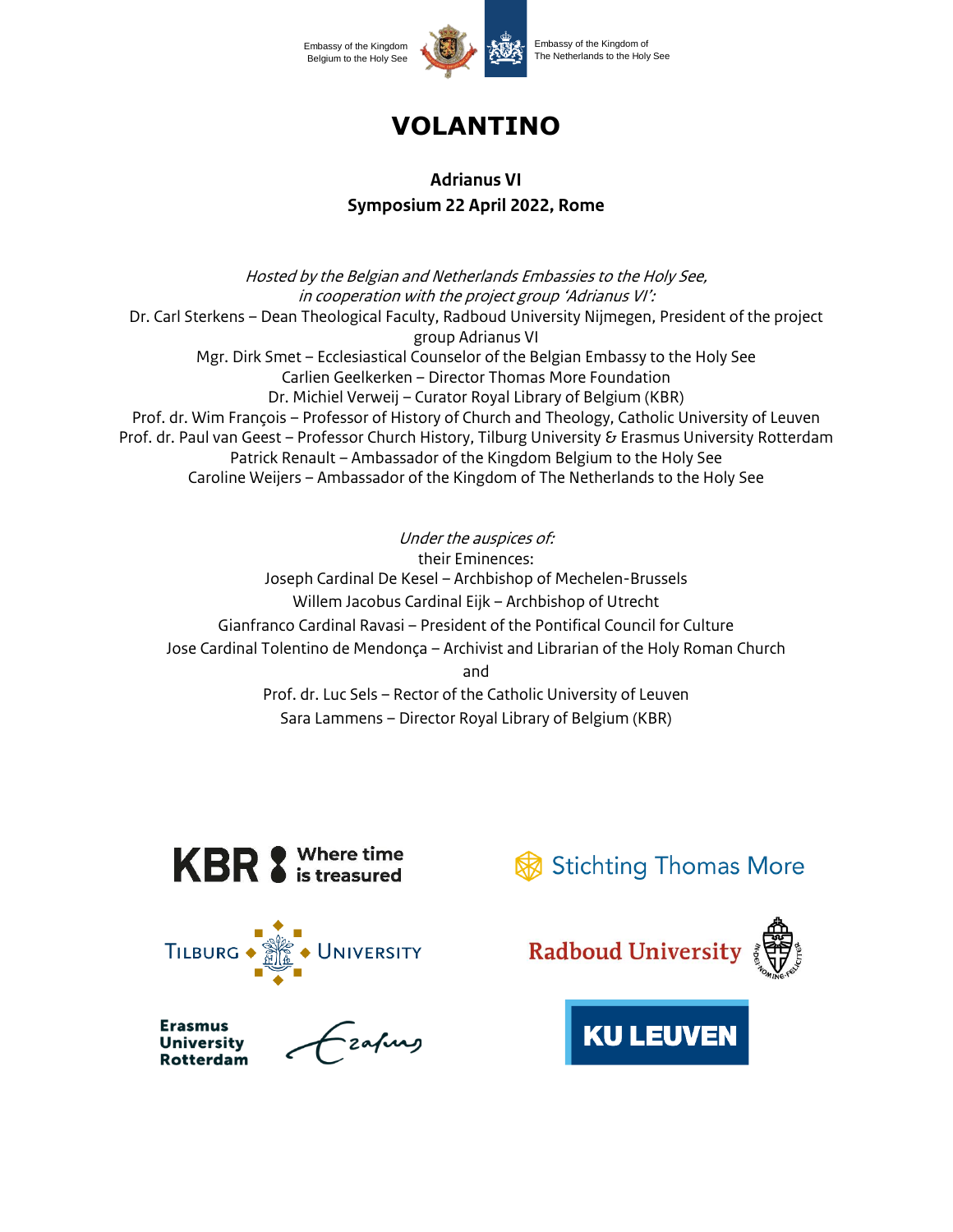## **Programme**

| Walk in and registration | 15.00 - 15.20   |                                                                     |
|--------------------------|-----------------|---------------------------------------------------------------------|
| Opening                  | 15.20 - 15.25   | Patrick Renault                                                     |
|                          |                 | Ambassador of the Kingdom Belgium to the Holy See                   |
| Welcome                  | $15.25 - 15.30$ | Caroline Weijers                                                    |
|                          |                 | Ambassador of the Kingdom of The Netherlands to the Holy See        |
| Musical intermezzo 1     | 15.30 - 15.45   | Cappella Musicale di Santa Maria dell' Anima                        |
|                          |                 | Led by Flavio Colusso, maestro di cappella                          |
| Adrianus VI -            | $15.45 - 16.15$ | Michiel Verweij                                                     |
| Introduction             |                 | Curator Royal Library of Belgium (KBR)                              |
| Church Reform and        | $16.15 - 16.45$ | Wim François                                                        |
| Catholic Orthodoxy       |                 | Professor of History of Church and Theology, Catholic University of |
|                          |                 | Leuven                                                              |
| Musical intermezzo 2     | $16.45 - 17.10$ | Cappella Musicale di Santa Maria dell' Anima                        |
|                          |                 | Led by Flavio Colusso, maestro di cappella                          |
| Grand Inquisitor and the | $17.10 - 17.40$ | Daniela Müller                                                      |
| man who secured          |                 | Professor in the History of Christianity,                           |
| Charles V's heritage in  |                 | Radboud University Nijmegen                                         |
| Spain                    |                 |                                                                     |
| The Compatibility of     | $17.40 - 18.10$ | Paul van Geest                                                      |
| Pope Adrian VI and       |                 | Professor Church History, Tilburg University & Erasmus University   |
| Erasmus                  |                 | Rotterdam                                                           |
| Musical intermezzo 3     | 18.20 - 18.35   | Cappella Musicale di Santa Maria dell' Anima                        |
|                          |                 | Led by Flavio Colusso, maestro di cappella                          |
| Discussion               | $18.35 - 19.15$ | Led by moderator Andrea Vreede                                      |
| Opening festive          | 19.15           | Patrick Renault                                                     |
| reception                |                 |                                                                     |

#### **Moderator :**

## **Andrea Vreede**

#### Biography

(Amsterdam 1962) followed her childhood dream by going to Groningen University to read Classics and study Archaeology. She then realized there were probably more job opportunities to be found in less extinct languages and trained to become an interpreter-translator in Italian. This brought her in 1994 to Italy where she helped in the making of an Italian-Dutch dictionary. Through a combination of skill and sheer luck, in 2002 she started a career as Italy and Vatican correspondent for NOS, Dutch public radio and television. Nowadays she stills covers the Vatican for the NOS but she also works as a freelance journalist and lecturer.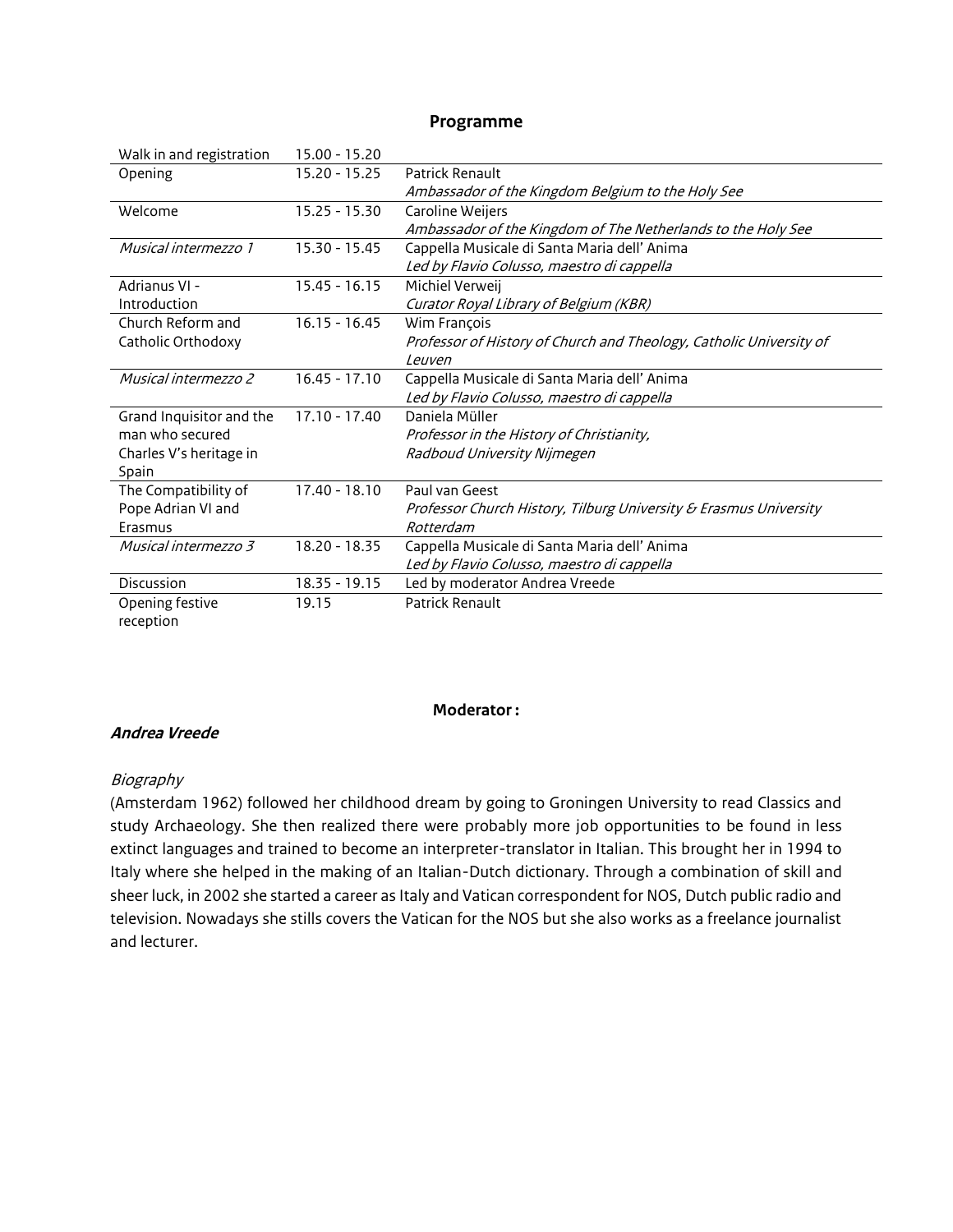#### **Guest speakers:**

## **ADRIAN VI: AN INTRODUCTION Dr. Michiel Verweij**

Adrian Florensz (Utrecht, 2 March 1459 - Rome, 14 September 1523) had a remarkable career. This contribution gives a brief overview of his life, starting with his education in Utrecht and Zwolle, his studies atthe Catholic University of Leuven, his slow rise in the academic society until he was the uncrowned leader of the Leuven theologians. At that moment, he was asked to become tutor to the young prince Charles, the future emperor Charles V. In 1515, Charles would send his tutor to Spain, where he was to become Charles's representative. At the same time, Adrian received one high ecclesiastical dignity after another and was even created a cardinal at Charles's explicit wish. On 9 January 1522, Adrian was elected pope, in his absence. He would arrive in Rome only at the end of August. His reign was dominated by the Lutheran question. Adrian tried to formulate a policy of reform in order to counterattack Luther's criticism. His pontificate was too short to continue much further, but he is still well-known for his apologies for all that was wrong, an act unique in history.

### Biography

Dr. Michiel Verweij read classics at Leuven, and defended his PhD on a subject of Neo-Latin literature. Afterwards he was engaged in the editing of a humanistic correspondence kept in the Catholic University of Leuven's' library, and in various other scholarly projects. Since 2004 he is a scholarly collaborator and vice-curator at the Royal Library of Belgium in Brussels; first at the manuscripts' department, and since 2016 at the rare books section.

He was curator of the 2009/2010 exhibition on Adrian VI in Utrecht and Leuven, and directed the catalogue. In 2011 he published a biography of Pope Adrian. In 2019-20 he was curator of an exhibition on Ovid. He is a Latin poet, who writes under the pen name of Michael Pratensis. In 2022 he is a guest professor at the Catholic University of Leuven (Department of Latin literature).

## **ADRIAN VI AS A LEUVEN PROFESSOR OF THEOLOGY: CHURCH REFORM AND CATHOLIC ORTHODOXY Prof. dr. Wim François, Catholic University of Leuven**

Adrian of Utrecht was a professor at the Louvain Faculty of Theology in the years 1490 until 1515, although he was often absent from 1507 onwards, due to the tasks he was entrusted with at court. While Adrian's attempts to develop theology into a more practical and pastoral orientation was much applauded, this paper will focus on his views to reform the office of priests and prelates, bringing it back to its original "vocation." Apart from his actions to restore celibacy among the canons of Saint-Peter's church in Louvain, he showed himself in his "*Quaestiones" regarding the Fourth Book of Peter Lombard's Sentences* (1516) critical of clerics holding multiple benefices and thus being unable to perform all pastoral duties related to these benefices. Being a notorious collector of benefices himself, Adrian defended himself by asserting that their revenues were used for the well-being of the Church. In 1500, he contributed to the establishment of the Louvain *Domus pauperum* led by Jan Standonck. The house aimed at a high-quality theological training in combination with an upright spiritual and moral education for future priests and religious men in a context of strict disciple. Conceived in 1511, the Pope's college in Louvain was eventually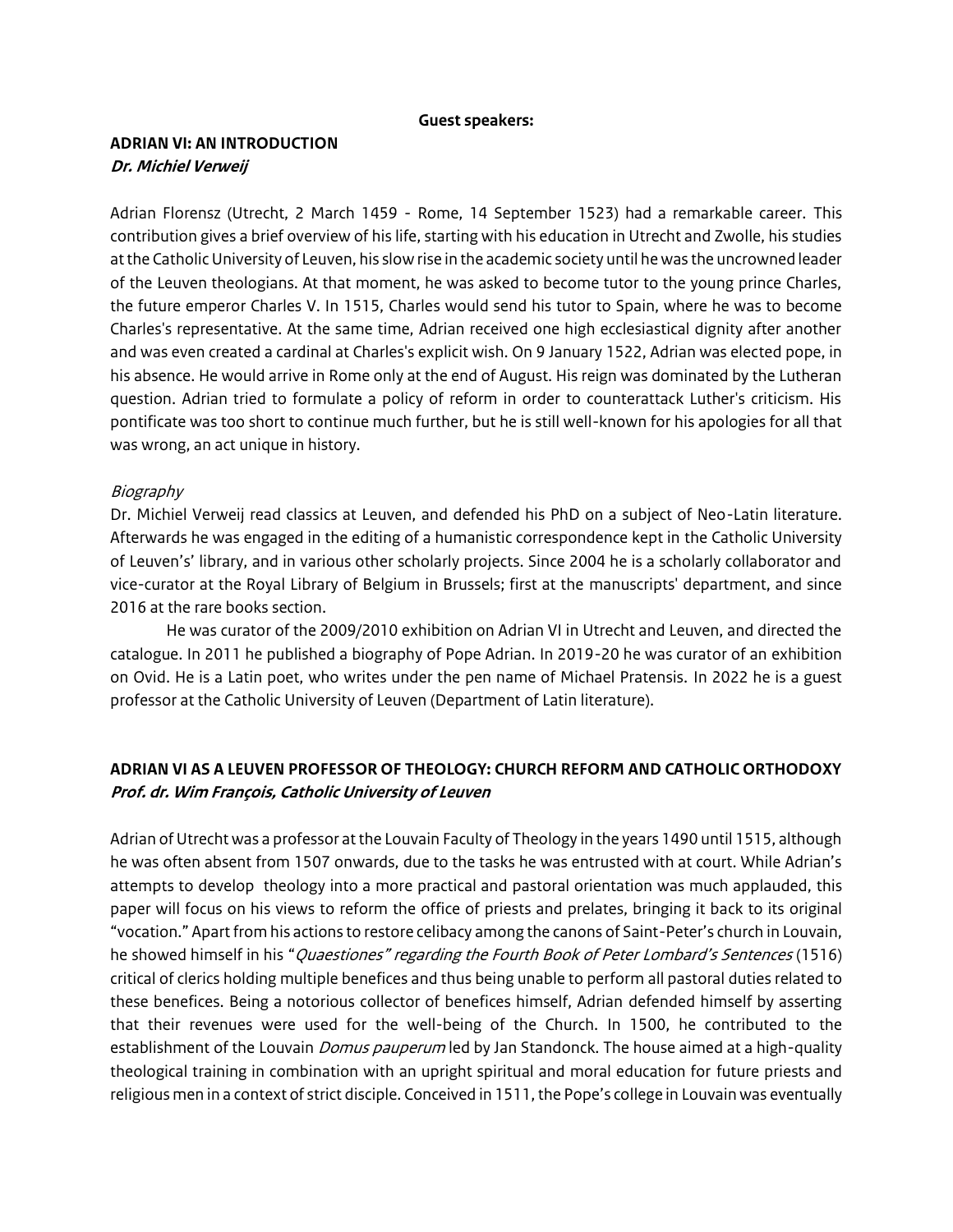funded by his will in 1523, contributing to the academic training of theologians at the University. Adrian's and other reformers' views on the education and office of priests would resound and be expanded in the writings of Adrian's disciples Jacobus Latomus and Ruard Tapper, and eventually find "consecration" at the Council of Trent. Adrian's reform-minded ideas were hand-in-glove with an uncompromising defense of Catholic orthodoxy, shown in his support for the Louvain and Cologne condemnations of several of Luther's positions in 1519.

## Biography

Wim François (PhD and STD 2004) is Professor of Early Modern Church and Theology at the Catholic University of Leuven (Belgium). At the Faculty of Theology and Religious Studies, he serves as the Coordinator of the Research Unit History of Church and Theology and as Academic Librarian of the Maurits Sabbe Library.

His field of research is the history of Church and theology in the Early Modern Era (1450-1650), Tridentine Catholicism, and the 'old' Faculty of Theology of Louvain. He is, more in particular, investigating the place of vernacular Bible reading in the life of the faithful in the period concerned. In addition, he is doing research into the Bible commentaries edited by the Louvain and Douai theologians during the socalled 'Golden Age' of Catholic biblical scholarship (1550-1650), with a particular focus on the Augustinian inspiration of these commentaries. Other research interests relate to the Bible and the visual arts, biblical drama and chambers of rhetoric, next to other areas of early modern biblical culture. See further[: https://theo.kuleuven.be/en/research/researchers/00035611](https://theo.kuleuven.be/en/research/researchers/00035611)

# **ADRIAN OF UTRECHT: GRAND INQUISITOR AND THE MAN WHO SECURED CHARLES V'S HERITAGE IN SPAIN**

## **Prof. dr. Daniela Müller, Radboud University Nijmegen**

Adrian of Utrecht was appointed Inquisitor General of the Crown of Aragon and Navarre in 1516, making him a colleague of Cardinal Francisco Jiménez de Cisneros, who held this office in Castile and Leon. When Cisneros died in 1517, Adrian succeeded him the next year as Inquisitor General of Castile and Leon as well, resulting in a significant consolidation of the two previously separate tribunals of the Spanish Inquisition.

Who does not think of the famous *portrait of Don Fernando Nino de Guevara* by El Greco (1600), when hearing 'Grand Inquisitor'? In his novella *El Greco paints the Grand Inquisitor* (1936), Stefan Zweig interprets this masterpiece as an encounter between spirit and power, and as a struggle between opponents of the Inquisition and its chief executor. It elucidates some of the conflicts Fyodor Dostoyevsky already mentioned in *The Brothers Karamazow* (1880): freedom of belief against coercion by the institution; search for truth against obedience to religious authorities; and power against charisma. But do these creative representations and their influence on the modern image of the Spanish Inquisition actually reflect in any way Adrian's role? What did the office of Grand Inquisitor entail? And what was his position in regard to the Spanish Inquisition? This lecture elucidates the power and competencies of Adrian as Inquisitor General and Grand Inspector, taking into account some peculiarities of the Spanish Inquisition compared to the Medieval Papal Inquisition.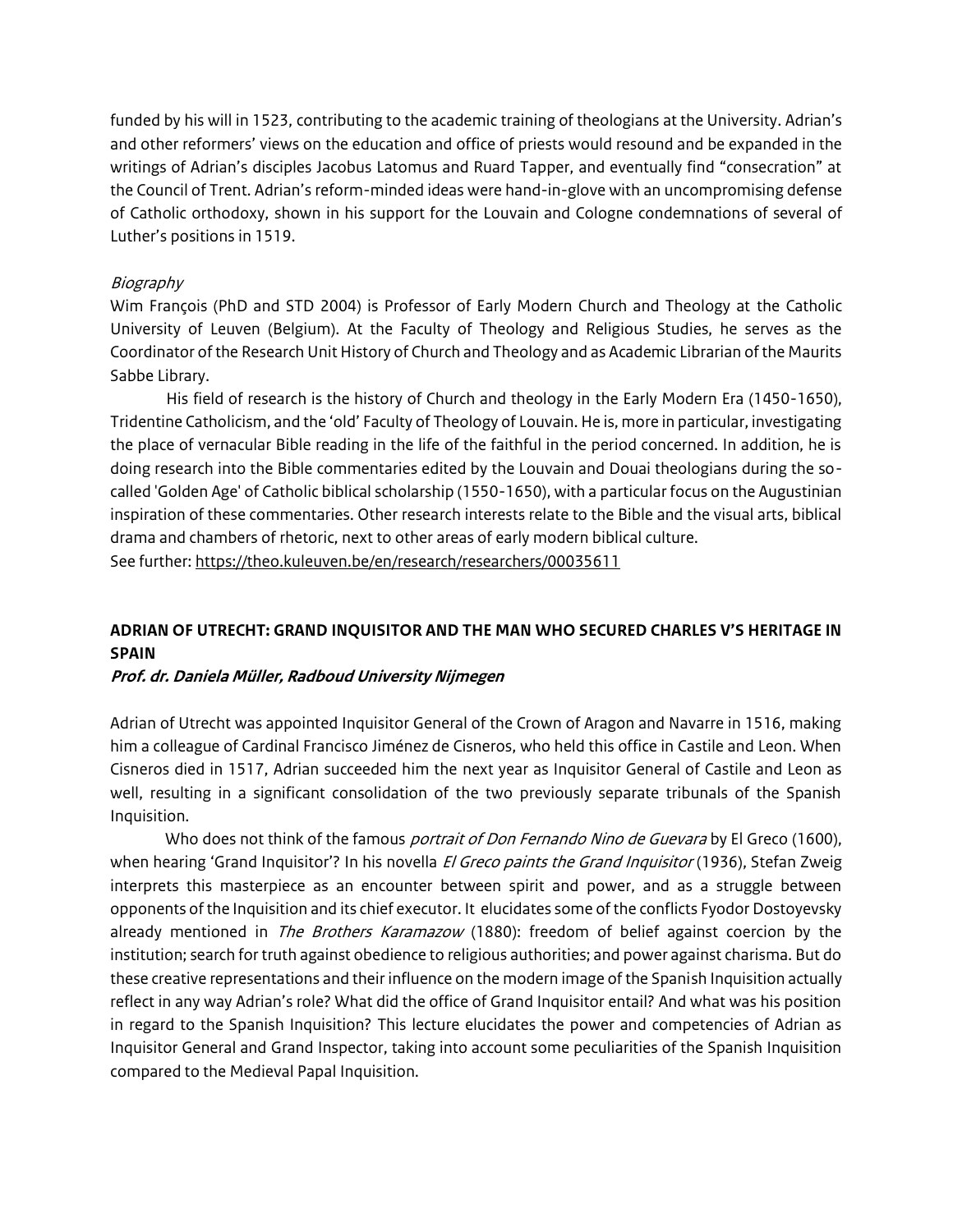This lecture confronts the historical reality with the image anchored in the Enlightenment and beyond. The image is nuanced by answering the question how the appointment of Adrian as Grand Inquisitor was a factor in stabilizing Charles V's rule and securing his position as regent in Spain. It also discusses the skilful tactics of Adrian in this regard. In 1520, he managed to convince the legitimate queen, Joanna of Castile, the mother of Charles V, to refuse any further support for the revolt of the Comuneros. Joanna's resistance to the Inquisition had been known since she was a girl. While continuing support for the *Comuneros* could have been a turning point in Joanna's tragic life, she was persuaded not do so by Adrian. As a consequence Joanna disappeared for the next 35 years, residing in the prison of Tordesillas, while her son was not only emperor of the Holy Roman Empire, but also remained King of Castile and Aragon. Without Adrian, the story could have turned out completely different…

### Biography

Daniela Müller studied theology, history and German literature in Würzburg, Rome and Bonn. In 1986 she received her PhD in theology, followed in 1995 by her second thesis (Habilitation). From 1985 to 2001 she was a member of the academic advisory board of the "Centre d'Etudes Cathares' in Carcassonne, and from 1993 to 1996 a fellow of the DFG in Würzburg and Jena. Between 2001 and 2009 she was appointed professor of Church History in Utrecht and Tilburg. Since 2009 she is appointed professor for Church History and Canon Law, and History of Christianity at Radboud University in Nijmegen, the Netherlands.

Since 1998 she also teaches history of canon law at the Westfälische Wilhelms-University in Münster, Germany. Together with Prof. Dr. Joseph Verheyden (Leuven) she is founder of the Center 'Polemikos'. She is member of the board of editors of "Studies in Theology and Religion" (Brill) and of "Révue d'histoire écclesiastique" (Peeters), and a Senior Fellow of FRIAS/DFG in Freiburg.

Her work focuses on ecclesiastical discipline, particularly on the concepts of orthodoxy and heterodoxy, and the history of dissident communities.

## **THE COMPATIBILITY OF POPE ADRIAN VI AND ERASMUS Prof. dr. Paul van Geest, University of Tilburg & Erasmus University Rotterdam**

The Brethren of the Common Life, a semi religious branche of the Late Medieval movement of the *Devotio Moderna*, did develop a flourishing educational system in the 15<sup>th</sup> and 16<sup>th</sup> century. Many pupils would become regular canons of the Congregation of Windesheim, like Desiderius Erasmus, who took his vows in the monastery Stein near Gouda and Adrianus Florentii, the Leuven professor, educator of emperor Charles V and later Pope Adrian VI.

Adrian is often seen as one of the last exponents of medieval scholasticism and Erasmus is normally understood as 'prince of the humanists'. But the common influence of the Modern Devotion on their education illustrates that dividing lines between periods are fluid and demonstrates that the recalibration of church and society to new standards is a continuous process. Adrian's and Erasmus' attention to the inner self and the moral compass - in Adrian's case expressed in words about the *forum* animae (tribunal of the soul), and in Erasmus' works expressed in reflections on conscience - is evidence of their compatibility on a practical-spiritual level.